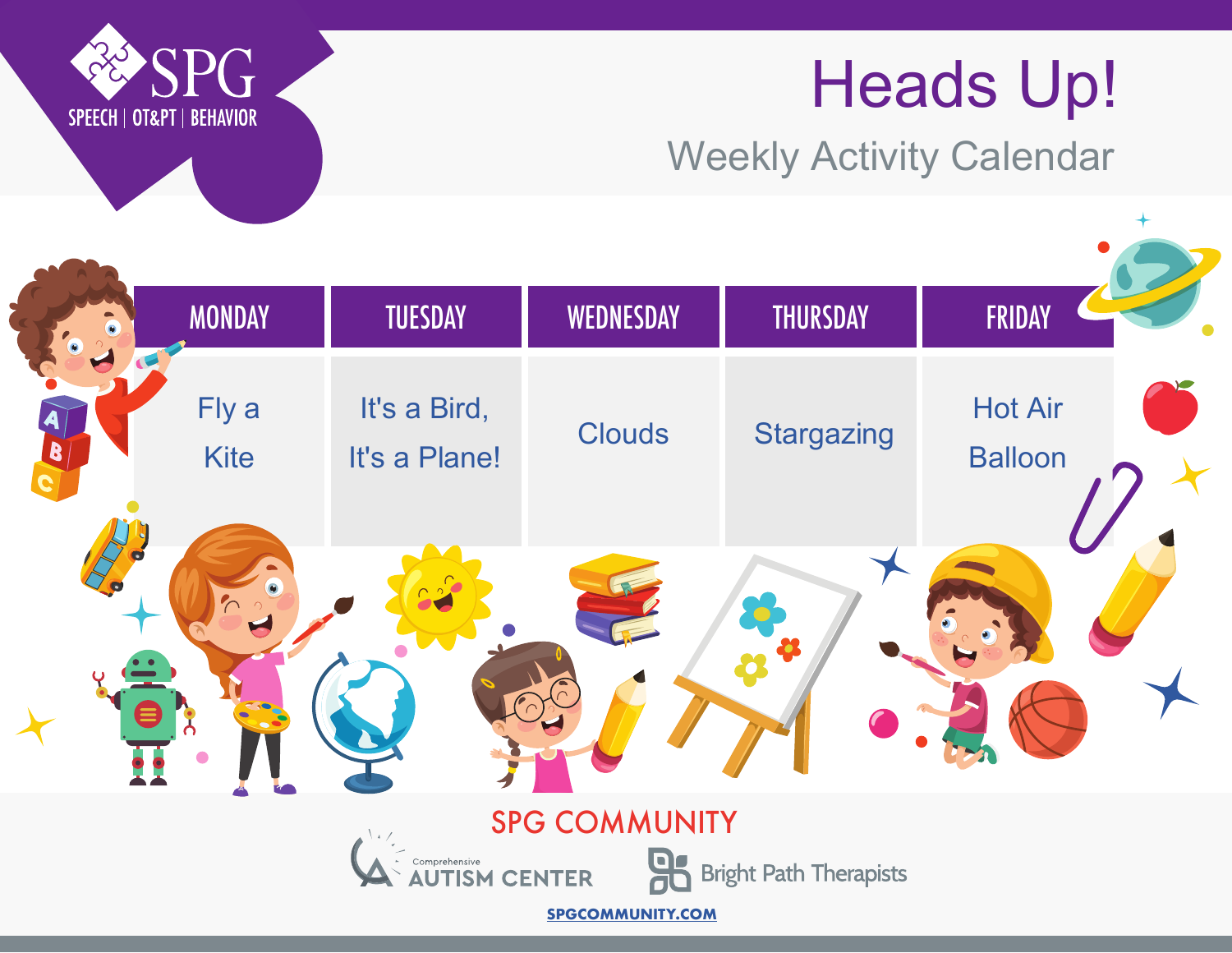

# **Let's Go Fly a Kite**

### **Heads Up!**

| <b>Description:</b> | Make your own kite and get ready for a nice spring breeze to blow<br>through. When the time is right, fly the kite and watch it soar.<br>Using tape or glue, make a "t" out of the dowels or sticks. Cut the paper<br>into a diamond shape and glue/tape it to the end of each dowel. Fasten<br>the string to the middle of the "t" and wrap it around the paper towel roll so<br>it doesn't get tangled.<br>Decorate your kite as much as you would like! |
|---------------------|------------------------------------------------------------------------------------------------------------------------------------------------------------------------------------------------------------------------------------------------------------------------------------------------------------------------------------------------------------------------------------------------------------------------------------------------------------|
| <b>Materials:</b>   | Wooden dowels, tape or glue, string, paper towel roll, and tissue paper or<br>other lightweight paper                                                                                                                                                                                                                                                                                                                                                      |

| <b>Tips to Support:</b> |                                                                                                                                                                                                                                                                                                                                                                                                                                                                                                                                                     |
|-------------------------|-----------------------------------------------------------------------------------------------------------------------------------------------------------------------------------------------------------------------------------------------------------------------------------------------------------------------------------------------------------------------------------------------------------------------------------------------------------------------------------------------------------------------------------------------------|
| <b>Speech</b>           | Sequencing: Discuss with your child what you will need to do first, next<br>and last. Have them list the correct order of the task and encourage them<br>to use the words first, next and last.<br><b>Categorization:</b> Create a list of the items needed for the task. Review<br>each word/item and ask your child where they think the item might be<br>found in the house. Then work together to find the item and check it off the<br>list.<br>Vocabulary: Kite, flying, wind, windy, high, low, falling, yarn, string, grass,<br>sky, clouds |
| <b>PT</b>               | Lower extremity coordination: While you're waiting for the wind to pick<br>up, practice running with your kite. Move as quickly as you can, then stop<br>moving. Try to stop on a dime and pretend to fly the kite.<br>Upper extremity strength: When you're finished making your kite, have<br>fun ripping up the extra paper! Can you still tear it if you fold it in half? What<br>about if you fold it again? See how thick you can make your paper and still<br>tear it.                                                                       |
| <b>OT</b>               | Gross Motor: If there isn't enough wind to fly the kite, try taping the kite to<br>the end of a long stick. Your child can make it fly that way!                                                                                                                                                                                                                                                                                                                                                                                                    |
| <b>Behavior</b>         | <b>Tolerance:</b> Does your child have a hard time tolerating certain situations:<br>being told no/wait, something breaking, doing something incorrectly, taking<br>turns/sharing, etc? Make sure to practice and support your child through<br>one tolerance skill during this activity. First, choose which skill you'd like to<br>target, for example: something not being perfect. Then prime them by                                                                                                                                           |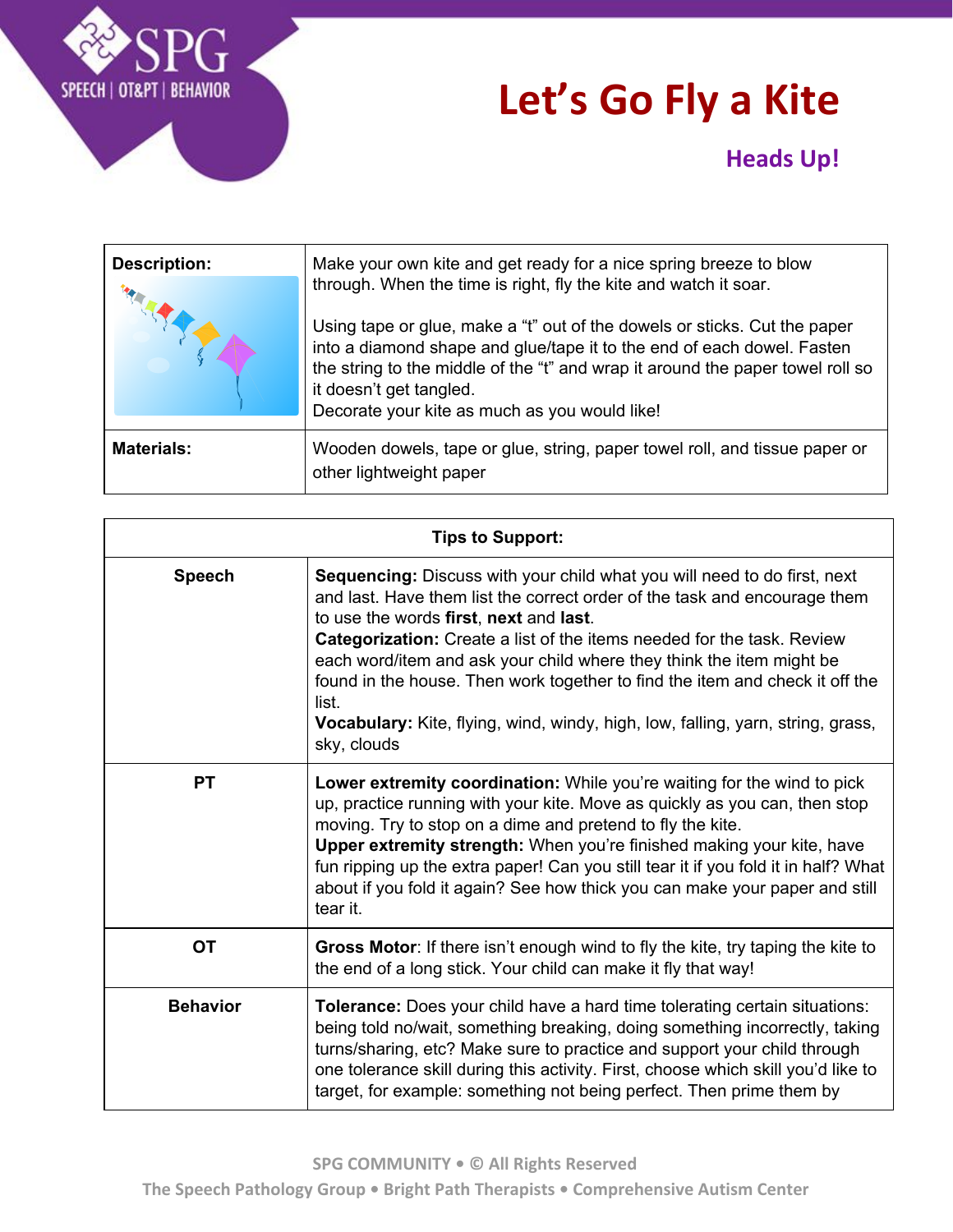# **Let's Go Fly a Kite**



#### **Heads Up!**

talking about what to do if that happens (ex: "We're going to build a kite! Remember that if it doesn't look exactly like the picture, it's ok! Lots of kites look differently and it's actually way more fun if ours looks a bit different". Next, support your child throughout the activity by offering lots of praise and step in when you start to see the first signs of frustration (ex: "I see you're getting frustrated because the rods are a little crooked). Then you'll want to offer a prompt or choices (ex: "We can either re-do the rods or just tell ourselves 'It's ok if it's crooked!' Which would you like to do?"). If they can continue back on task, offer lots of praise. If they continue to escalate, suggest a break and come back to it later. Make sure to not offer to fix it for them if they are engaging in problem behavior, but you definitely can if they can ask nicely.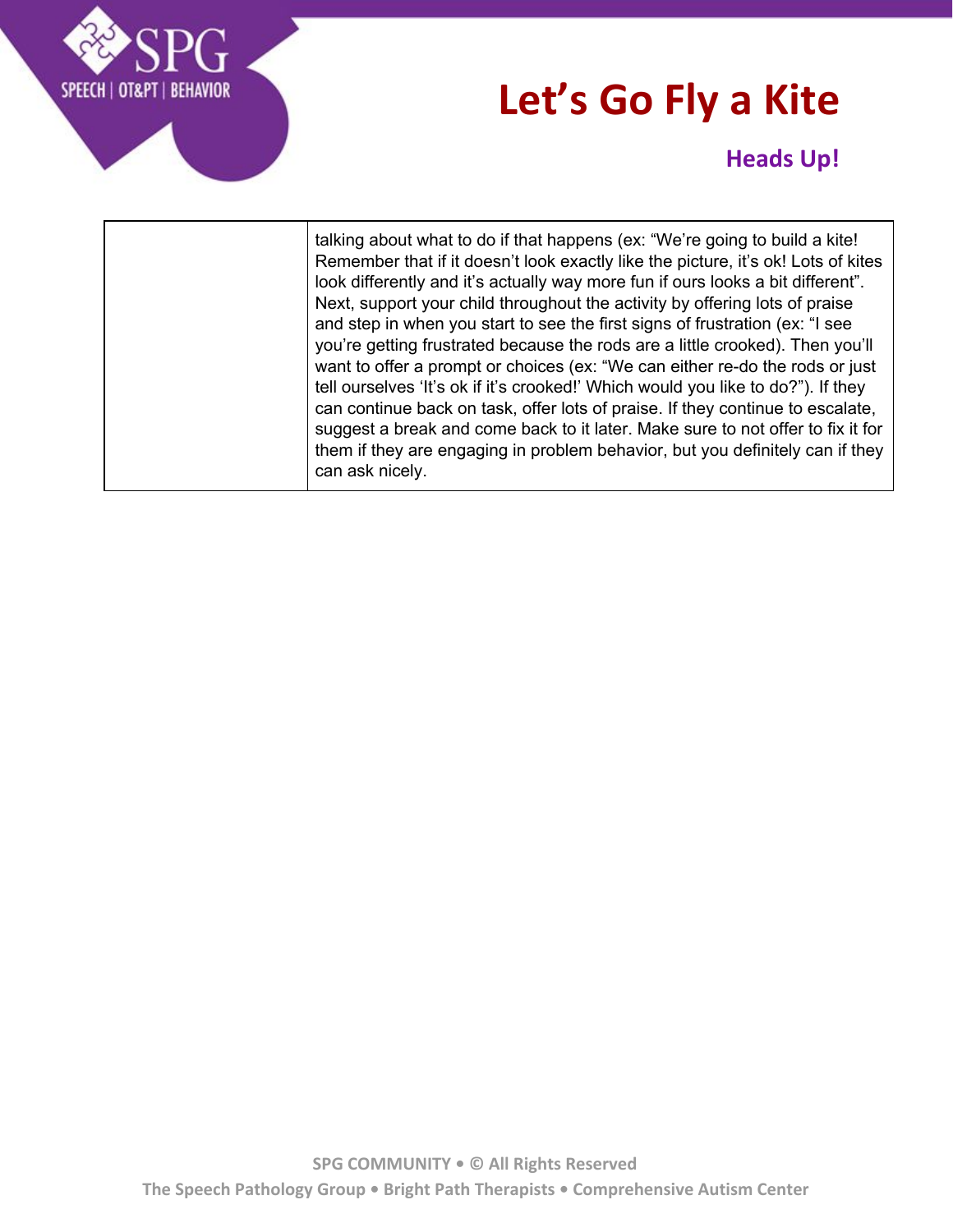

# **It's a Bird, It's a Plane!**

| <b>Description:</b><br>$\bullet$ | Let's go bird watching! Get your binoculars, or make pretend ones by<br>taping together 2 TP tubes. Sit in the backyard or bring a comfortable chair<br>to the window and see what flies by. |
|----------------------------------|----------------------------------------------------------------------------------------------------------------------------------------------------------------------------------------------|
| <b>Materials:</b>                | <b>Binoculars or TP rolls</b>                                                                                                                                                                |

| <b>Tips to Support:</b> |                                                                                                                                                                                                                                                                                                                                                                                                                                                                                                                                                                                                                                                                                                                                                                              |
|-------------------------|------------------------------------------------------------------------------------------------------------------------------------------------------------------------------------------------------------------------------------------------------------------------------------------------------------------------------------------------------------------------------------------------------------------------------------------------------------------------------------------------------------------------------------------------------------------------------------------------------------------------------------------------------------------------------------------------------------------------------------------------------------------------------|
| <b>Speech</b>           | Attributes: Once you have found a bird, model descriptive language (ex: "I<br>see a bird with blue feathers and a yellow beak"). Then ask your child what<br>they see. Encourage them to use descriptors (color, size, texture, age, etc.)<br>when explaining what they see. This will increase your child's sentence<br>length and increase their vocabulary.<br>Categories: Look up different kinds of birds on the internet and discuss<br>their names and where they live (zoo, farm, jungle, forest, pets etc). This<br>will help build your child's vocabulary and understanding of categorization.<br>Articulation: Find a couple of items that have your child's sound(s) and<br>practice saying the word together 10 times and then try saying it in a<br>sentence. |
| <b>PT</b>               | <b>Imitation:</b> Imitate the birds that you see outside, do they flap their wings<br>fast like a hummingbird? Do they glide like a hawk? Do they run fast like a<br>sandpiper? Do they shake their head like a woodpecker? See how many<br>different types of birds you can imitate.                                                                                                                                                                                                                                                                                                                                                                                                                                                                                        |
| <b>OT</b>               | Auditory/Sensory: Have your child listen for the different sounds a bird<br>makes, whether it's chirping, rustling through leaves, or flapping their<br>wings. Try having your child close their eyes, and see if they can identify<br>where birds are just by the sounds.                                                                                                                                                                                                                                                                                                                                                                                                                                                                                                   |
| <b>Behavior</b>         | Attention: Support your child's attention to this activity by using gestures<br>and/or words to orient them to the birds. You can point to increase joint<br>attention or give hints such as "it's by a tall tree." Play "I Spy" with the birds,<br>or just let your child know how many birds you will spot before taking a<br>break (ex: "Let's find 3 birds then we can get up and play ball")                                                                                                                                                                                                                                                                                                                                                                            |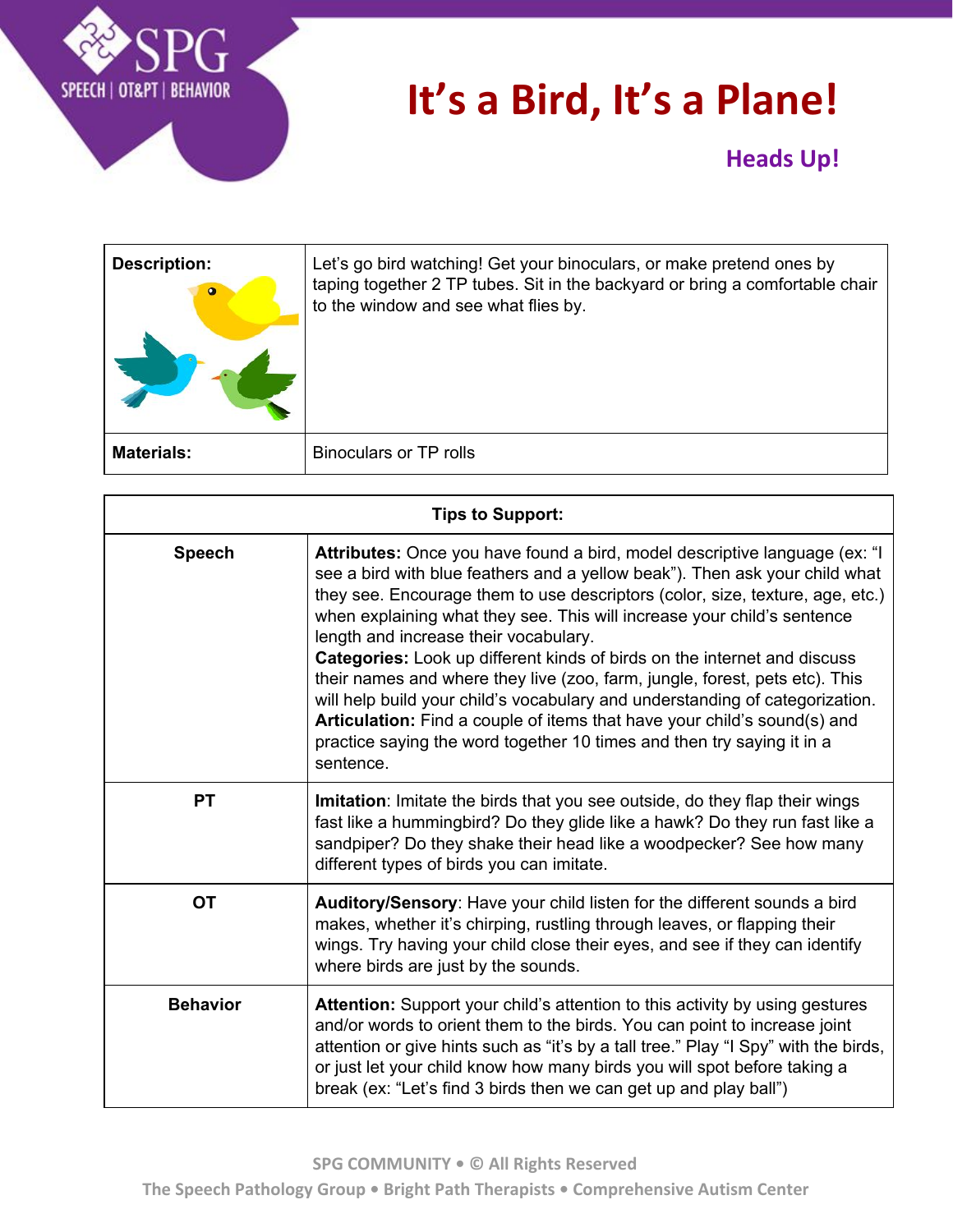



| <b>Description:</b> | Bring the sky inside by making a cloud in a jar!<br>1. Pour 1/3 cup hot water in the jar and carefully swirl it around the<br>sides (you may want to use an oven mitt because the jar will be<br>hot).<br>2. Turn the lid upside down and place it on top of the jar<br>3. Put a few ice cubes on top of the lid<br>4. Quickly lift the lid, spray some hairspray inside the jar, and put the<br>lid back down.<br>5. Watch your jar and wait for clouds to form! |
|---------------------|-------------------------------------------------------------------------------------------------------------------------------------------------------------------------------------------------------------------------------------------------------------------------------------------------------------------------------------------------------------------------------------------------------------------------------------------------------------------|
| <b>Materials:</b>   | A jar with a lid, hot water, ice, and hairspray                                                                                                                                                                                                                                                                                                                                                                                                                   |

| <b>Tips to Support:</b> |                                                                                                                                                                                                                                                                                                                                                                                                                                                                                                                                                                                                                                                                                                              |
|-------------------------|--------------------------------------------------------------------------------------------------------------------------------------------------------------------------------------------------------------------------------------------------------------------------------------------------------------------------------------------------------------------------------------------------------------------------------------------------------------------------------------------------------------------------------------------------------------------------------------------------------------------------------------------------------------------------------------------------------------|
| <b>Speech</b>           | Sequencing: Discuss the order of the activity by using the words first,<br>next/then and last. Then have your child retell the order by asking them<br>"What do we need to do first?" etc. This will work on their auditory memory<br>and sequencing of a story/directions.<br>Vocabulary: swirl, spin, oven mitt, jar, glass, ice cubes, hair spray, clouds,<br>rain, sky, table, look, watch, wait<br><b>Concepts:</b> Talk about upside down vs. right side up. Then see if they can<br>show you or explain what it means back to you.<br>Articulation: Find a couple of items that have your child's sound(s) and<br>practice saying the word together 10 times and then try saying it in a<br>sentence. |
| <b>PT</b>               | Coordination: After you've watched the clouds form, make your own cloud<br>city by putting blankets or couch cushions on the floor. Walk, crawl, and roll<br>through the clouds! Moving through an unstable surface challenges<br>balance and coordination.                                                                                                                                                                                                                                                                                                                                                                                                                                                  |
| <b>OT</b>               | Sensory/Visual Attention: Add a drop or two of food coloring, and/or<br>essential/fragrance oils to the hot water.                                                                                                                                                                                                                                                                                                                                                                                                                                                                                                                                                                                           |
| <b>Behavior</b>         | Following Directions: Work on one to multi-step directions with your child<br>during this task. This can focus on basic instruction following (ex: sit down,<br>give me, wait, etc.) or more complex steps (ex: fill the pot up with water,<br>put it on the stove, then tell me when you're done so I can turn it on).<br>Provide lots of praise and support when your child listens.                                                                                                                                                                                                                                                                                                                       |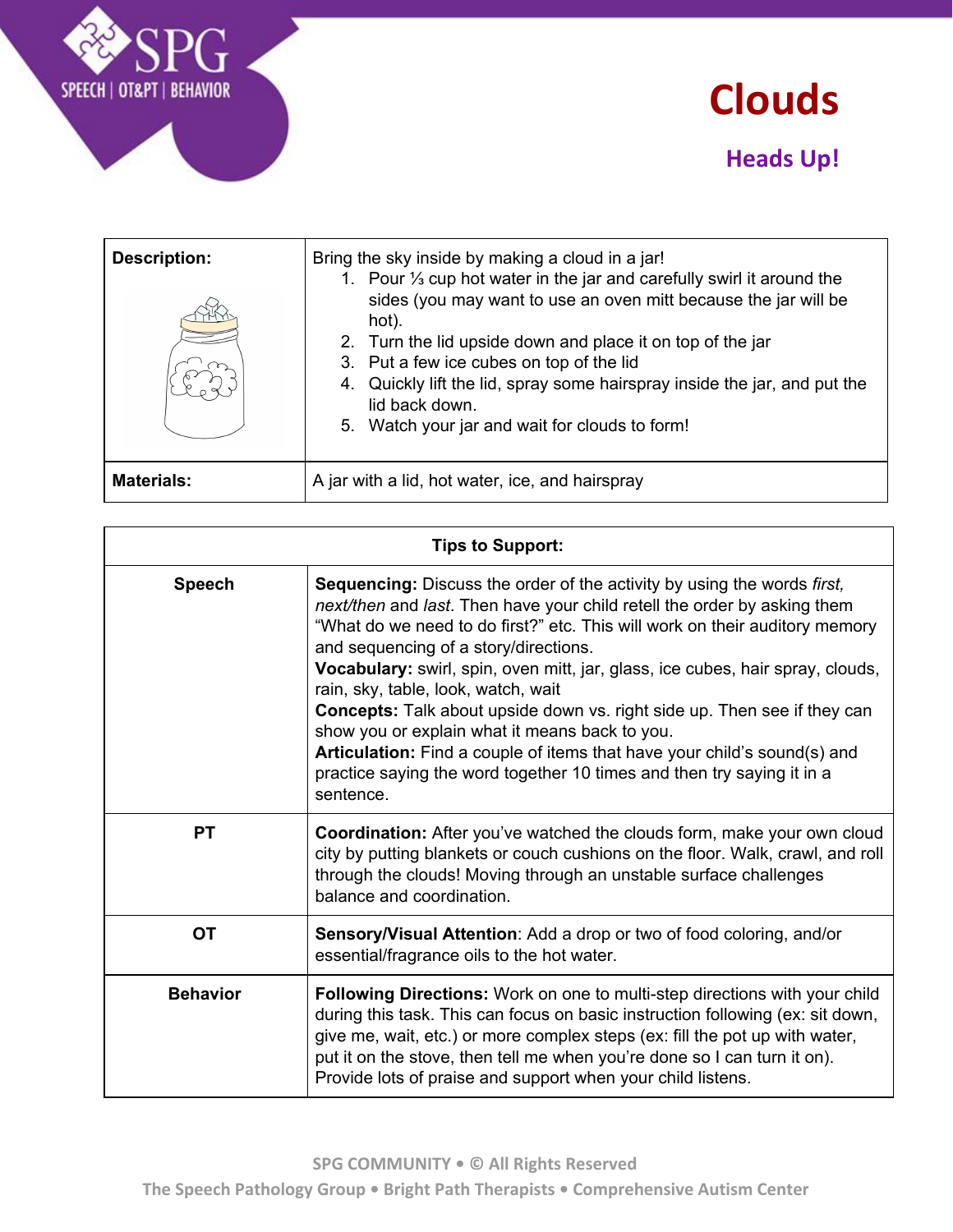



### **Heads Up!**

| Description:<br>Constellations.j.<br>道治 | Lay out a towel/blanket in the yard or look out the window tonight to see<br>some stars. Do you see any constellations? Can you find the north star?<br>Follow this link to see a list of the constellations. Try to find them in the sky,<br>or make up your own! |
|-----------------------------------------|--------------------------------------------------------------------------------------------------------------------------------------------------------------------------------------------------------------------------------------------------------------------|
| <b>Materials:</b>                       | Optional: blanket or towel                                                                                                                                                                                                                                         |

| <b>Tips to Support:</b> |                                                                                                                                                                                                                                                                                                                                                                                                                                                                                                                                                                                                                                                                                                                     |
|-------------------------|---------------------------------------------------------------------------------------------------------------------------------------------------------------------------------------------------------------------------------------------------------------------------------------------------------------------------------------------------------------------------------------------------------------------------------------------------------------------------------------------------------------------------------------------------------------------------------------------------------------------------------------------------------------------------------------------------------------------|
| <b>Speech</b>           | <b>Vocabulary and Categories:</b> Ask your child about what kinds of things they<br>might want to bring outside or to the window to stargaze. If they have never<br>done it before, give them some hints. Maybe hot chocolate, blankets, a<br>favorite toy, a story to share, a sweater (if going outside) could be included.<br>Then talk about where you might find these things around your home Gather<br>the items together in a bag to prepare for the special evening event.<br>Concepts: Talk about the different shapes that you see in the stars and ask<br>what your child sees. Talk about the moon and its shape. Maybe repeat the<br>activity many nights in a row to see how the moon changes shape. |
| <b>PT</b>               | <b>Endurance:</b> Move like you're a star in the sky. Run like a shooting star<br>across the sky; crawl on all fours like Ursa minor, the little bear,; wave your<br>arms like you're playing Lyra, the harp,; or gallop like pegasus the winged<br>horse.                                                                                                                                                                                                                                                                                                                                                                                                                                                          |
| <b>OT</b>               | Sensory/Visual: Turn off as many lights as you can, so that you will be able<br>to view the sky more clearly. Have a flashlight on hand if you need to<br>navigate darker areas outside. If you have an empty kiddie pool, you can<br>have your child lie in it, and look up at the sky. Blankets and pillows will make<br>it cozy.                                                                                                                                                                                                                                                                                                                                                                                 |
| <b>Behavior</b>         | Visual Supports: Provide your child a visual of what the constellation looks<br>like to see if they can find it in the sky.<br>Break It Down: If finding the entire constellation is challenging, you can<br>break it down by asking your child to find part of what the constellation has<br>(ex: three stars in a line or stars that make a square)                                                                                                                                                                                                                                                                                                                                                               |